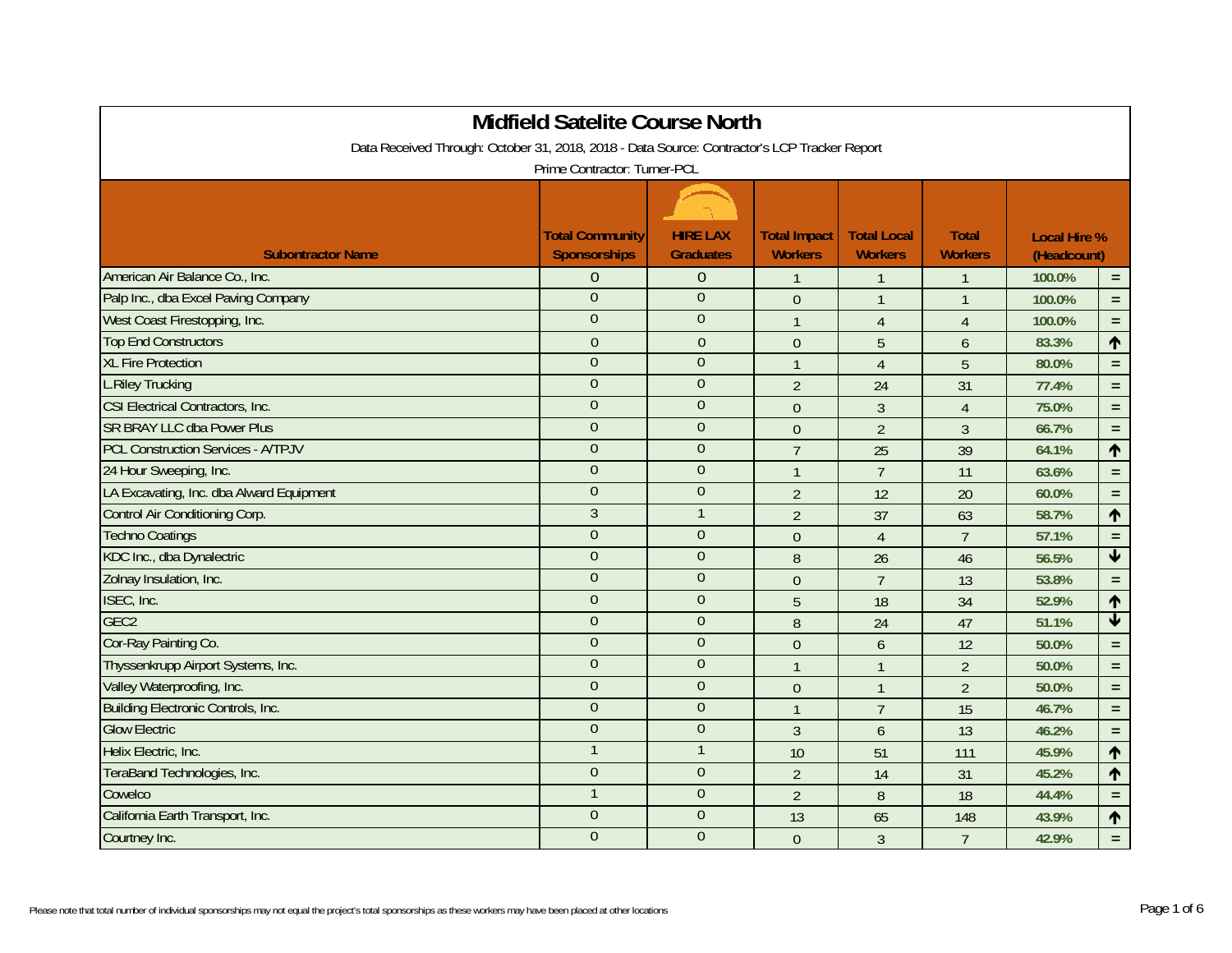| <b>Midfield Satelite Course North</b>                                                        |                                               |                                     |                                       |                                      |                                |                                    |                         |  |  |
|----------------------------------------------------------------------------------------------|-----------------------------------------------|-------------------------------------|---------------------------------------|--------------------------------------|--------------------------------|------------------------------------|-------------------------|--|--|
| Data Received Through: October 31, 2018, 2018 - Data Source: Contractor's LCP Tracker Report |                                               |                                     |                                       |                                      |                                |                                    |                         |  |  |
| Prime Contractor: Turner-PCL                                                                 |                                               |                                     |                                       |                                      |                                |                                    |                         |  |  |
|                                                                                              |                                               |                                     |                                       |                                      |                                |                                    |                         |  |  |
| <b>Subontractor Name</b>                                                                     | <b>Total Community</b><br><b>Sponsorships</b> | <b>HIRE LAX</b><br><b>Graduates</b> | <b>Total Impact</b><br><b>Workers</b> | <b>Total Local</b><br><b>Workers</b> | <b>Total</b><br><b>Workers</b> | <b>Local Hire %</b><br>(Headcount) |                         |  |  |
| <b>Farwest Insulation Contracting</b>                                                        | $\Omega$                                      | $\theta$                            | $\overline{2}$                        | 3                                    | $\overline{7}$                 | 42.9%                              | 个                       |  |  |
| <b>Taft Electric Company</b>                                                                 | $\overline{0}$                                | $\overline{0}$                      | $\overline{7}$                        | $\overline{15}$                      | 35                             | 42.9%                              | $\blacktriangledown$    |  |  |
| Murrco Construction, Inc.                                                                    | $\overline{2}$                                | $\theta$                            | $\mathfrak{Z}$                        | 14                                   | 33                             | 42.4%                              | ↑                       |  |  |
| <b>Direct AV</b>                                                                             | $\overline{0}$                                | $\theta$                            | $\overline{2}$                        | 5                                    | 12                             | 41.7%                              | $\equiv$                |  |  |
| Infinity Drywall Contracting, Inc.                                                           |                                               | $\mathbf{1}$                        | $\mathbf 0$                           | 5                                    | 12                             | 41.7%                              | $\equiv$                |  |  |
| <b>PCL Construction B- Tunnel/Concrete</b>                                                   | 13                                            | $\overline{4}$                      | $\overline{3}$                        | 10                                   | 24                             | 41.7%                              | $\blacktriangledown$    |  |  |
| Environmental Construction Group, Inc.                                                       | $\Omega$                                      | $\Omega$                            | $\overline{0}$                        | $\overline{7}$                       | 17                             | 41.2%                              | $\equiv$                |  |  |
| <b>SE Pipeline Construction</b>                                                              | $\overline{0}$                                | $\overline{0}$                      | $\mathbf{1}$                          | $\overline{7}$                       | 17                             | 41.2%                              | $\overline{\mathbf{t}}$ |  |  |
| <b>Conti Corporation</b>                                                                     | $\Omega$                                      | $\overline{0}$                      | $\overline{0}$                        | 6                                    | 15                             | 40.0%                              | $\equiv$                |  |  |
| Martin Bros./Marcowall, Inc.                                                                 | $\overline{0}$                                | $\theta$                            | $\mathbf{1}$                          | $\overline{2}$                       | 5                              | 40.0%                              | $\equiv$                |  |  |
| R&R Masonry, Inc.                                                                            | $\overline{0}$                                | $\overline{0}$                      | $\overline{1}$                        | 8                                    | 20                             | 40.0%                              | $\blacklozenge$         |  |  |
| <b>Safe Scaffolding</b>                                                                      | $\overline{0}$                                | $\theta$                            | $\overline{2}$                        | $\boldsymbol{6}$                     | 15                             | 40.0%                              | $\equiv$                |  |  |
| <b>Concrete Coring Company</b>                                                               | $\overline{0}$                                | $\overline{0}$                      | $\overline{1}$                        | $\overline{7}$                       | 18                             | 38.9%                              | $\equiv$                |  |  |
| San-Mar Construction Co., Inc.                                                               | $\overline{3}$                                | $\overline{0}$                      | $\mathfrak{Z}$                        | 32                                   | 83                             | 38.6%                              | $\uparrow$              |  |  |
| <b>Comet Electric</b>                                                                        | $\overline{0}$                                | $\theta$                            | $\overline{1}$                        | 13                                   | 34                             | 38.2%                              | $\blacklozenge$         |  |  |
| <b>South Coast Specialty Construction</b>                                                    | $\overline{0}$                                | $\overline{0}$                      | $\Omega$                              | $\overline{3}$                       | 8                              | 37.5%                              | $\uparrow$              |  |  |
| Vellutini Corp dba Royal Electric Company                                                    | $\overline{0}$                                | $\overline{0}$                      | $\mathbf{1}$                          | 9                                    | 24                             | 37.5%                              | $\overline{\textbf{t}}$ |  |  |
| Alert Insulation Co., Inc.                                                                   | $\overline{0}$                                | $\theta$                            | $\overline{1}$                        | $\overline{7}$                       | 19                             | 36.8%                              | $\equiv$                |  |  |
| Penhall Company                                                                              | $\Omega$                                      | $\theta$                            | $\overline{2}$                        | 19                                   | 52                             | 36.5%                              | $\equiv$                |  |  |
| Coast Insulation Contractor, Inc. dba Coast Building Products                                | $\overline{0}$                                | $\theta$                            | $\mathbf{0}$                          | $\overline{4}$                       | 11                             | 36.4%                              | $\equiv$                |  |  |
| <b>Tahlequah Steel</b>                                                                       | $\overline{0}$                                | $\mathbf{0}$                        | 5                                     | 18                                   | 50                             | 36.0%                              | $\equiv$                |  |  |
| <b>Wolverine Fire Protection Co</b>                                                          | $\overline{4}$                                | $\overline{4}$                      | $\boldsymbol{6}$                      | 9                                    | 25                             | 36.0%                              | $\uparrow$              |  |  |
| Saddleback Waterproofing                                                                     | $\Omega$                                      | $\theta$                            | $\overline{2}$                        | 11                                   | 31                             | 35.5%                              | $\equiv$                |  |  |
| <b>Martinez Steel Corporation</b>                                                            | $\overline{0}$                                | $\theta$                            | $\mathbf{0}$                          | 18                                   | 52                             | 34.6%                              | $\equiv$                |  |  |
| NorthStar Contracting Group, Inc.                                                            | $\overline{0}$                                | $\overline{0}$                      | $\overline{0}$                        | 12                                   | 35                             | 34.3%                              | $\equiv$                |  |  |
| <b>Bielski Specialty Services, Inc.</b>                                                      | $\overline{0}$                                | $\overline{0}$                      | $\theta$                              | $\mathbf{1}$                         | 3                              | 33.3%                              | $\equiv$                |  |  |
| Nold's Equipment                                                                             | $\overline{0}$                                | $\overline{0}$                      | $\overline{1}$                        | $\mathbf{1}$                         | $\mathfrak{Z}$                 | 33.3%                              | $\equiv$                |  |  |
| Northwest Excavating, Inc.                                                                   | $\overline{0}$                                | $\theta$                            | $\mathbf{0}$                          | $\mathbf{1}$                         | $\mathfrak{Z}$                 | 33.3%                              | $\equiv$                |  |  |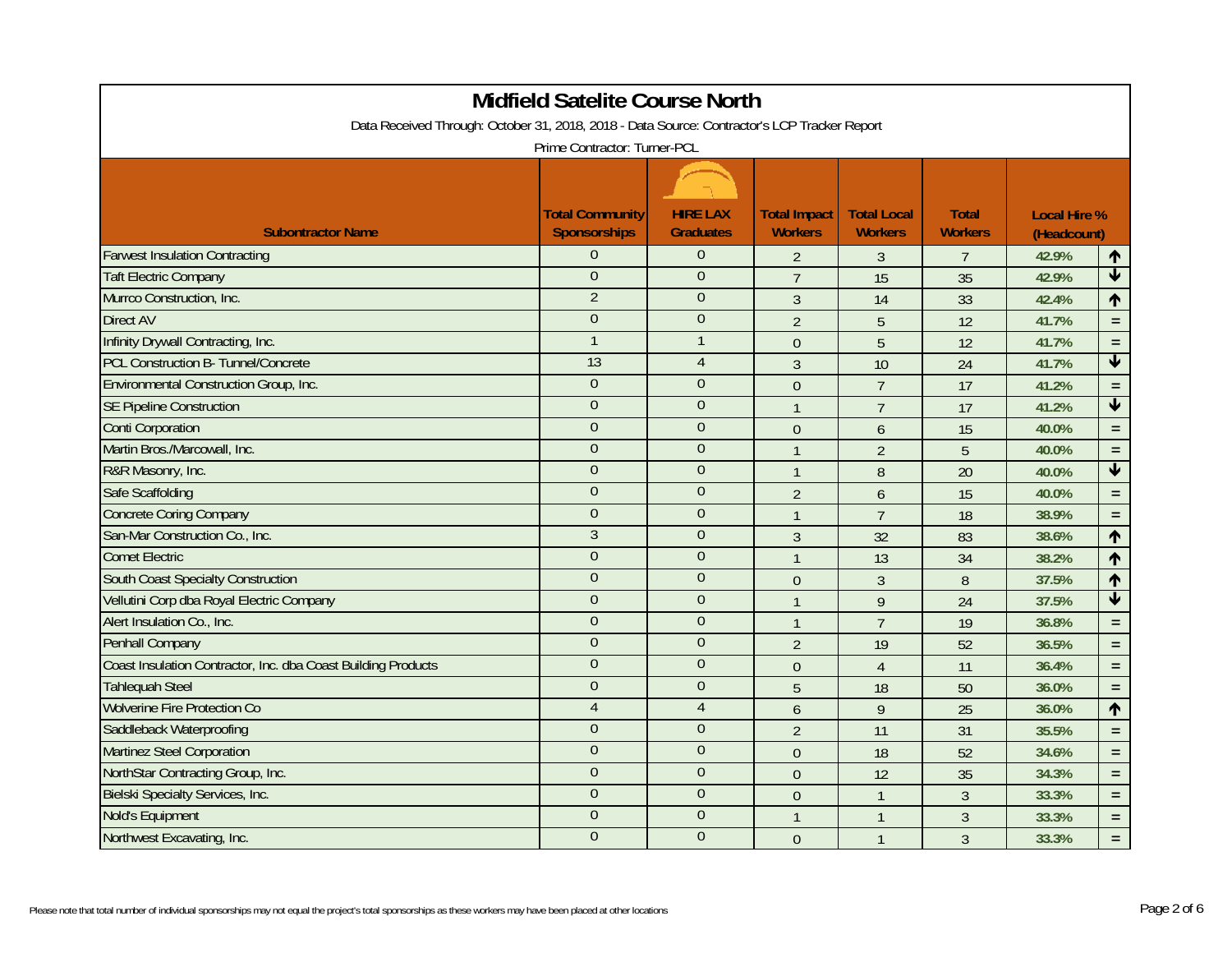| Midfield Satelite Course North                                                               |                                               |                                     |                                       |                                      |                                |                                    |                         |  |  |
|----------------------------------------------------------------------------------------------|-----------------------------------------------|-------------------------------------|---------------------------------------|--------------------------------------|--------------------------------|------------------------------------|-------------------------|--|--|
| Data Received Through: October 31, 2018, 2018 - Data Source: Contractor's LCP Tracker Report |                                               |                                     |                                       |                                      |                                |                                    |                         |  |  |
| Prime Contractor: Turner-PCL                                                                 |                                               |                                     |                                       |                                      |                                |                                    |                         |  |  |
|                                                                                              |                                               |                                     |                                       |                                      |                                |                                    |                         |  |  |
| <b>Subontractor Name</b>                                                                     | <b>Total Community</b><br><b>Sponsorships</b> | <b>HIRE LAX</b><br><b>Graduates</b> | <b>Total Impact</b><br><b>Workers</b> | <b>Total Local</b><br><b>Workers</b> | <b>Total</b><br><b>Workers</b> | <b>Local Hire %</b><br>(Headcount) |                         |  |  |
| Steve Bubalo Construction Co.                                                                | $\overline{2}$                                | $\overline{0}$                      | $\overline{4}$                        | 11                                   | 33                             | 33.3%                              | $\equiv$                |  |  |
| Upland Contracting, Inc.                                                                     | $\Omega$                                      | $\Omega$                            | $\overline{0}$                        | $\overline{2}$                       | $\overline{6}$                 | 33.3%                              | $\equiv$                |  |  |
| Gonsalves & Santucci dba Conco                                                               |                                               | $\theta$                            | 10                                    | 97                                   | 298                            | 32.6%                              | $\equiv$                |  |  |
| Bagatelos Glass Systems, Inc.                                                                | $\overline{3}$                                | $\mathbf{1}$                        | $\overline{1}$                        | 11                                   | 34                             | 32.4%                              | $\equiv$                |  |  |
| RJ&J Construction, Inc.                                                                      | $\overline{0}$                                | $\overline{0}$                      | $\mathfrak{Z}$                        | 9                                    | 28                             | 32.1%                              | $\equiv$                |  |  |
| <b>Granite Construction Company</b>                                                          | $\overline{3}$                                | $\Omega$                            | 22                                    | 93                                   | 290                            | 32.1%                              | 个                       |  |  |
| Best Contracting Services, Inc.                                                              | $\overline{0}$                                | $\theta$                            | $\overline{7}$                        | 41                                   | 131                            | 31.3%                              | $\overline{\textbf{v}}$ |  |  |
| <b>Anning-Johnson Company</b>                                                                |                                               | $\theta$                            | $\overline{4}$                        | 13                                   | 42                             | 31.0%                              | $\hat{\mathbf{r}}$      |  |  |
| Crown Fence Co.                                                                              | $\overline{0}$                                | $\overline{0}$                      | $\mathbf{1}$                          | 13                                   | 42                             | 31.0%                              | $\blacklozenge$         |  |  |
| Mike Zarp, Inc.                                                                              | $\Omega$                                      | $\Omega$                            | $\overline{3}$                        | 12                                   | 39                             | 30.8%                              | $\equiv$                |  |  |
| <b>Gerdau Reinforcing Steel</b>                                                              | $\overline{4}$                                | $\mathbf{0}$                        | 8                                     | 42                                   | 137                            | 30.7%                              | $\equiv$                |  |  |
| Malcolm Drilling Co., Inc.                                                                   | $\overline{0}$                                | $\overline{0}$                      | $\overline{4}$                        | 19                                   | 62                             | 30.6%                              | $\equiv$                |  |  |
| <b>Griffith Company</b>                                                                      | $\overline{2}$                                | $\overline{0}$                      | 10                                    | 51                                   | 175                            | 29.1%                              | $\blacktriangledown$    |  |  |
| Southwest Steel of California, Inc.                                                          | $\boldsymbol{0}$                              | $\boldsymbol{0}$                    | $\mathbf{1}$                          | 11                                   | 38                             | 28.9%                              | $\overline{\mathbf{t}}$ |  |  |
| Blue Iron Foundations & Shoring LLC                                                          | $\mathbf{0}$                                  | $\mathbf{0}$                        | $\mathbf{1}$                          | $\overline{2}$                       | $\overline{7}$                 | 28.6%                              | $\overline{\textbf{t}}$ |  |  |
| Machado & Sons Construction, Inc.                                                            | $\overline{0}$                                | $\overline{0}$                      | $\mathbf{1}$                          | $\overline{2}$                       | $\overline{7}$                 | 28.6%                              | $\equiv$                |  |  |
| <b>Otis Elevator Company</b>                                                                 | $\Omega$                                      | $\theta$                            | $\overline{4}$                        | 25                                   | 88                             | 28.4%                              | $\uparrow$              |  |  |
| Allied Steel Co., Inc.                                                                       |                                               | $\mathbf{1}$                        | $\overline{4}$                        | 17                                   | 60                             | 28.3%                              | ↑                       |  |  |
| <b>Limbach Company LC</b>                                                                    | $\overline{0}$                                | $\overline{0}$                      | 5                                     | 27                                   | 96                             | 28.1%                              | $\overline{\textbf{v}}$ |  |  |
| Borbon, Inc.                                                                                 | $\overline{0}$                                | $\Omega$                            | 3                                     | $\overline{7}$                       | 25                             | 28.0%                              | $\overline{\textbf{v}}$ |  |  |
| <b>LNA Concrete Structures, Inc.</b>                                                         | $\Omega$                                      | $\theta$                            | $\overline{2}$                        | 5                                    | 18                             | 27.8%                              | ↑                       |  |  |
| Pan-Pacific Mechanical                                                                       | $\overline{0}$                                | $\mathbf{0}$                        | $\mathbf{0}$                          | 5                                    | 18                             | 27.8%                              | $\equiv$                |  |  |
| Bryton Engineering & Grading, Inc. dba Premiere                                              | $\overline{0}$                                | $\overline{0}$                      | $\overline{1}$                        | $\overline{6}$                       | 22                             | 27.3%                              | $\equiv$                |  |  |
| McGuire Contracting, Inc.                                                                    | $\overline{2}$                                | $\mathbf{1}$                        | 4                                     | 46                                   | 169                            | 27.2%                              | $\uparrow$              |  |  |
| <b>NOR-CAL Pipeline Services</b>                                                             | $\Omega$                                      | $\Omega$                            | $\mathbf{1}$                          | 10                                   | 37                             | 27.0%                              | $\uparrow$              |  |  |
| <b>Brady Company</b>                                                                         | $\Omega$                                      | $\theta$                            | $\mathbf{1}$                          | $\overline{7}$                       | 26                             | 26.9%                              | $\equiv$                |  |  |
| Premier Tile & Marble                                                                        | $\overline{0}$                                | $\overline{0}$                      | $\theta$                              | $\overline{4}$                       | 15                             | 26.7%                              | $\equiv$                |  |  |
| Performance Contracting, Inc.                                                                | $\overline{0}$                                | $\overline{0}$                      | 12                                    | 39                                   | 147                            | 26.5%                              | $\uparrow$              |  |  |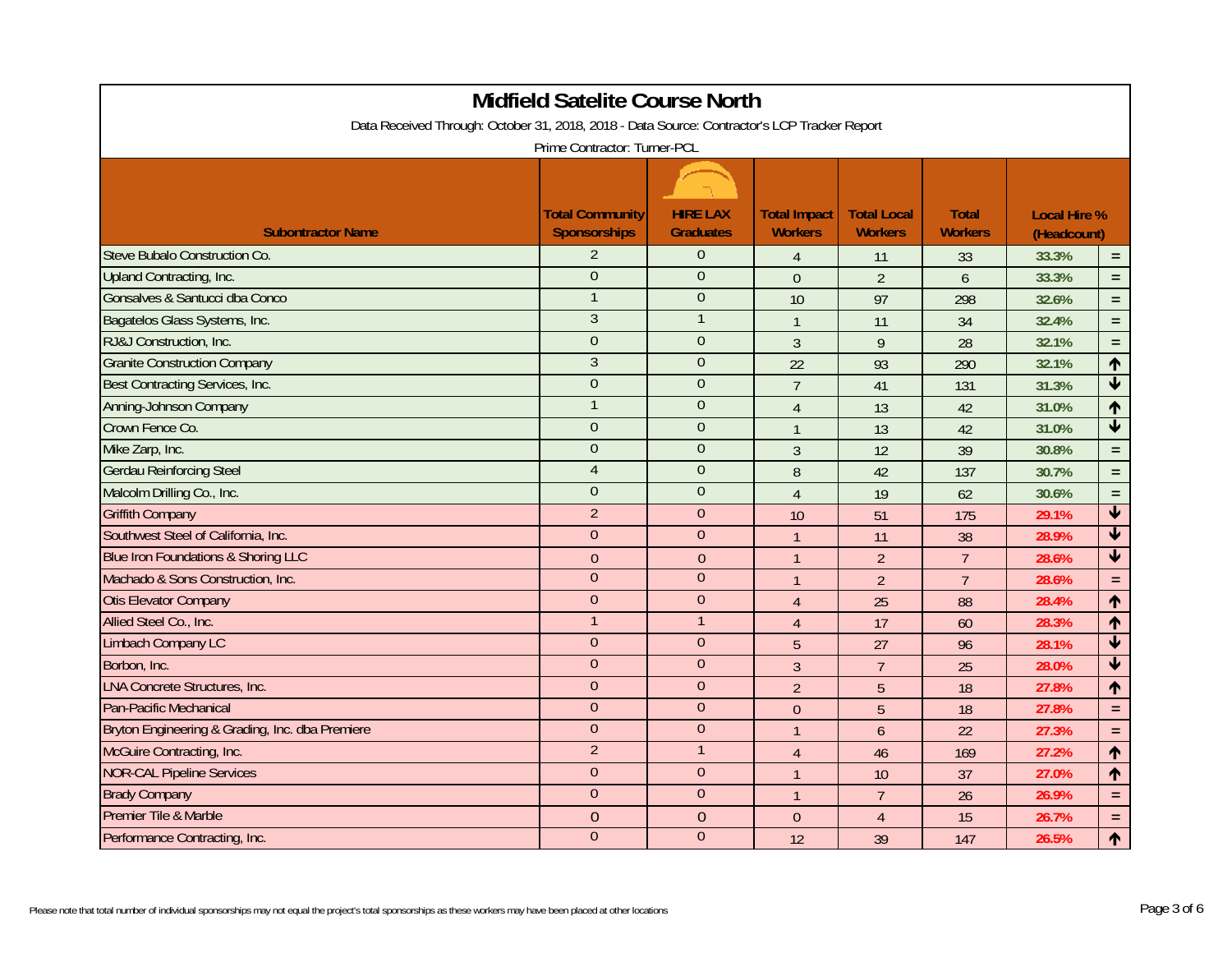|                                                                                              | <b>Midfield Satelite Course North</b>         |                                     |                                       |                                      |                                |                                    |                                 |  |  |
|----------------------------------------------------------------------------------------------|-----------------------------------------------|-------------------------------------|---------------------------------------|--------------------------------------|--------------------------------|------------------------------------|---------------------------------|--|--|
| Data Received Through: October 31, 2018, 2018 - Data Source: Contractor's LCP Tracker Report |                                               |                                     |                                       |                                      |                                |                                    |                                 |  |  |
| Prime Contractor: Turner-PCL                                                                 |                                               |                                     |                                       |                                      |                                |                                    |                                 |  |  |
|                                                                                              |                                               |                                     |                                       |                                      |                                |                                    |                                 |  |  |
| <b>Subontractor Name</b>                                                                     | <b>Total Community</b><br><b>Sponsorships</b> | <b>HIRE LAX</b><br><b>Graduates</b> | <b>Total Impact</b><br><b>Workers</b> | <b>Total Local</b><br><b>Workers</b> | <b>Total</b><br><b>Workers</b> | <b>Local Hire %</b><br>(Headcount) |                                 |  |  |
| <b>Shoring Engineers</b>                                                                     | $\Omega$                                      | $\mathbf{0}$                        | $\overline{2}$                        | 33                                   | 127                            | 26.0%                              | $\blacklozenge$                 |  |  |
| A Power Sweeping, Inc.                                                                       | $\overline{0}$                                | $\overline{0}$                      | $\overline{0}$                        | $\mathbf{1}$                         | $\overline{4}$                 | 25.0%                              | $\equiv$                        |  |  |
| J.R. Construction                                                                            | $\Omega$                                      | $\theta$                            | $\theta$                              | $\mathbf{1}$                         | $\overline{4}$                 | 25.0%                              | <b>NEW</b>                      |  |  |
| Karcher Insulation, Inc.                                                                     | $\overline{0}$                                | $\overline{0}$                      | $\overline{1}$                        | $\mathbf{1}$                         | $\overline{4}$                 | 25.0%                              | $\equiv$                        |  |  |
| Kellar Sweeping, Inc.                                                                        | $\overline{0}$                                | $\theta$                            | $\theta$                              | $\mathbf{1}$                         | $\overline{4}$                 | 25.0%                              | $\equiv$                        |  |  |
| Merli Concrete Pumping                                                                       | $\overline{0}$                                | $\theta$                            | $\mathbf{0}$                          | $\overline{4}$                       | 16                             | 25.0%                              | $\equiv$                        |  |  |
| <b>PG Cutting Services</b>                                                                   |                                               | $\theta$                            | $\mathbf{0}$                          | $\overline{2}$                       | $\boldsymbol{8}$               | 25.0%                              | $\equiv$                        |  |  |
| Throop Lightweight Fill, Inc.                                                                | $\overline{0}$                                | $\theta$                            | $\overline{0}$                        | $\mathbf{1}$                         | $\overline{4}$                 | 25.0%                              | $\equiv$                        |  |  |
| Muhlhauser Steel, Inc.                                                                       | $\overline{0}$                                | $\overline{0}$                      | $\overline{2}$                        | 10                                   | 41                             | 24.4%                              | $\uparrow$                      |  |  |
| Conco Pumping, Inc.                                                                          | $\overline{2}$                                | $\overline{0}$                      | $\mathbf{1}$                          | $\overline{6}$                       | 25                             | 24.0%                              | $\overline{\textbf{v}}$         |  |  |
| <b>Schuff Steel</b>                                                                          | $\overline{4}$                                | $\mathbf{1}$                        | $\overline{9}$                        | 45                                   | 188                            | 23.9%                              | ↑                               |  |  |
| Traffic Management, Inc.                                                                     | $\overline{0}$                                | $\theta$                            | $\theta$                              | $\overline{4}$                       | 17                             | 23.5%                              | ↑                               |  |  |
| <b>Austin Enterprise</b>                                                                     | $\overline{0}$                                | $\overline{0}$                      | $\overline{0}$                        | 5                                    | 22                             | 22.7%                              | $\equiv$                        |  |  |
| Crown Corr, Inc.                                                                             | $\overline{0}$                                | $\overline{0}$                      | $\overline{1}$                        | $\overline{5}$                       | 22                             | 22.7%                              | $\uparrow$                      |  |  |
| McDonough Construction Rentals, Inc.                                                         | $\overline{0}$                                | $\theta$                            | $\mathbf{0}$                          | $\overline{3}$                       | 14                             | 21.4%                              | $\overline{\textbf{t}}$         |  |  |
| Commercial Scaffolding of CA, Inc.                                                           | $\overline{0}$                                | $\theta$                            | $\overline{0}$                        | $\overline{4}$                       | 19                             | 21.1%                              | $\equiv$                        |  |  |
| <b>Orange County Plastering Company</b>                                                      | $\overline{1}$                                | $\mathbf{1}$                        | 5                                     | 9                                    | 44                             | 20.5%                              | $\equiv$                        |  |  |
| <b>Applied Engineering Concepts</b>                                                          | $\overline{0}$                                | $\overline{0}$                      | $\overline{0}$                        | $\mathbf{1}$                         | 5                              | 20.0%                              | $\equiv$                        |  |  |
| Bill Carr Surveys, Inc.                                                                      | $\overline{0}$                                | $\overline{0}$                      | $\mathbf{0}$                          | $\mathbf{1}$                         | $\overline{5}$                 | 20.0%                              | $\equiv$                        |  |  |
| <b>TechCorr USA Management, LLC</b>                                                          | $\mathbf 0$                                   | $\theta$                            | $\mathbf{0}$                          | $\mathbf{1}$                         | 5                              | 20.0%                              | $\equiv$                        |  |  |
| W.A. Rasic Construction Company, Inc.                                                        | $\overline{0}$                                | $\mathbf{0}$                        | $\mathbf{0}$                          | $\mathbf{1}$                         | 5                              | 20.0%                              | $\uparrow$                      |  |  |
| <b>Blois Construction, Inc.</b>                                                              |                                               | $\overline{0}$                      | $\mathbf{1}$                          | 9                                    | 47                             | 19.1%                              | $\overline{\textbf{v}}$         |  |  |
| Karcher Interiors Systems, Inc.                                                              | $\overline{0}$                                | $\overline{0}$                      | $\mathbf{1}$                          | $\overline{2}$                       | 11                             | 18.2%                              | $\equiv$                        |  |  |
| Bigge Crane and Rigging Co.                                                                  | $\Omega$                                      | $\theta$                            | $\overline{2}$                        | 3                                    | 17                             | 17.6%                              | $\equiv$                        |  |  |
| Signature Flooring, Inc.                                                                     | $\overline{0}$                                | $\theta$                            | $\overline{0}$                        | $\mathbf{1}$                         | $\mathfrak b$                  | 16.7%                              | $\overline{\textbf{v}}$         |  |  |
| Vertical Access, Inc.                                                                        | $\overline{0}$                                | $\theta$                            | $\mathbf{1}$                          | $\overline{7}$                       | 45                             | 15.6%                              | $\equiv$                        |  |  |
| GeoDesign, Inc.                                                                              | $\overline{0}$                                | $\overline{0}$                      | $\overline{1}$                        | $\overline{2}$                       | 13                             | 15.4%                              | $\overline{\textbf{t}}$         |  |  |
| Martin Integrated                                                                            | $\overline{0}$                                | $\overline{0}$                      | $\mathbf{0}$                          | 5                                    | 33                             | 15.2%                              | $\overline{\blacktriangledown}$ |  |  |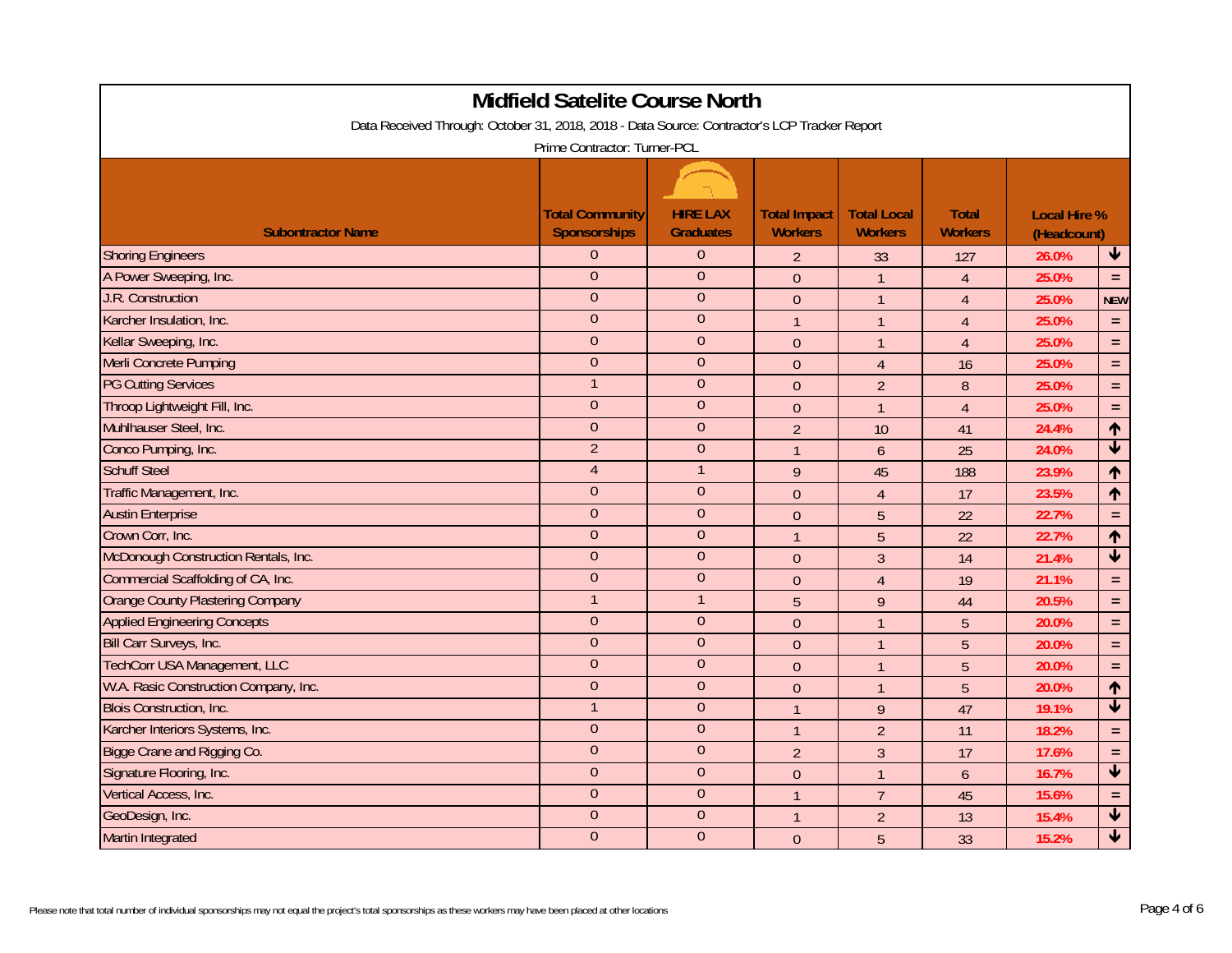| Midfield Satelite Course North                                                               |                                               |                                     |                                       |                                      |                                |                                    |                         |  |  |
|----------------------------------------------------------------------------------------------|-----------------------------------------------|-------------------------------------|---------------------------------------|--------------------------------------|--------------------------------|------------------------------------|-------------------------|--|--|
| Data Received Through: October 31, 2018, 2018 - Data Source: Contractor's LCP Tracker Report |                                               |                                     |                                       |                                      |                                |                                    |                         |  |  |
| Prime Contractor: Turner-PCL                                                                 |                                               |                                     |                                       |                                      |                                |                                    |                         |  |  |
|                                                                                              |                                               |                                     |                                       |                                      |                                |                                    |                         |  |  |
| <b>Subontractor Name</b>                                                                     | <b>Total Community</b><br><b>Sponsorships</b> | <b>HIRE LAX</b><br><b>Graduates</b> | <b>Total Impact</b><br><b>Workers</b> | <b>Total Local</b><br><b>Workers</b> | <b>Total</b><br><b>Workers</b> | <b>Local Hire %</b><br>(Headcount) |                         |  |  |
| <b>RR Leonard Company</b>                                                                    | $\Omega$                                      | $\theta$                            | $\overline{0}$                        | $\mathbf{1}$                         | $\overline{7}$                 | 14.3%                              | $\equiv$                |  |  |
| Sterndahl Enterprises, Inc.                                                                  | $\Omega$                                      | $\overline{0}$                      | $\overline{2}$                        | 5                                    | 35                             | 14.3%                              | $\equiv$                |  |  |
| RJ Lalonde, Inc.                                                                             | $\Omega$                                      | $\theta$                            | $\overline{2}$                        | $\overline{2}$                       | 15                             | 13.3%                              | $\equiv$                |  |  |
| Ampco North, Inc.                                                                            | $\overline{0}$                                | $\theta$                            | $\mathbf{0}$                          | $\mathbf{1}$                         | $\boldsymbol{8}$               | 12.5%                              | $\equiv$                |  |  |
| Pfeiler & Associates Engineers, Inc.                                                         | $\overline{0}$                                | $\theta$                            | $\mathbf{0}$                          | $\overline{2}$                       | 16                             | 12.5%                              | $\equiv$                |  |  |
| RMA Group, Inc.                                                                              | $\overline{0}$                                | $\theta$                            | $\overline{1}$                        | $\overline{3}$                       | 25                             | 12.0%                              | $\equiv$                |  |  |
| Savala Equipment Company, Inc.                                                               | $\Omega$                                      | $\theta$                            | $\overline{0}$                        | $\overline{2}$                       | 20                             | 10.0%                              | $\equiv$                |  |  |
| Doty Bros. Construction Co.                                                                  | $\overline{0}$                                | $\overline{0}$                      | $\mathbf{1}$                          | $\mathbf{1}$                         | 12                             | 8.3%                               | $\equiv$                |  |  |
| Reliable Construction Services, LLC                                                          | $\Omega$                                      | $\overline{0}$                      | $\mathbf{0}$                          | $\mathbf{1}$                         | 14                             | 7.1%                               | $\uparrow$              |  |  |
| United Riggers & Erectors, Inc.                                                              | $\overline{0}$                                | $\theta$                            | $\mathbf{0}$                          | $\mathbf{1}$                         | 15                             | 6.7%                               | $\equiv$                |  |  |
| <b>Badger Daylighting</b>                                                                    | $\overline{0}$                                | $\overline{0}$                      | $\overline{0}$                        | $\mathbf{1}$                         | 16                             | 6.3%                               | $\overline{\textbf{v}}$ |  |  |
| <b>Maxim Crane Works</b>                                                                     | $\overline{0}$                                | $\theta$                            | $\mathbf{1}$                          | $\mathbf{1}$                         | 17                             | 5.9%                               | $\equiv$                |  |  |
| Murray Company                                                                               | $\overline{0}$                                | $\overline{0}$                      | $\pmb{0}$                             | $\mathfrak{Z}$                       | 51                             | 5.9%                               | $\uparrow$              |  |  |
| <b>Bragg Crane Service</b>                                                                   | $\overline{0}$                                | $\boldsymbol{0}$                    | $\mathbf{0}$                          | $\overline{2}$                       | 50                             | 4.0%                               | $\overline{\mathbf{t}}$ |  |  |
| <b>Addison Equipment Rental</b>                                                              | $\boldsymbol{0}$                              | $\theta$                            | $\overline{0}$                        | $\overline{0}$                       | $\overline{2}$                 | 0.0%                               | $\equiv$                |  |  |
| AGI Marble Company, Inc.                                                                     | $\overline{0}$                                | $\overline{0}$                      | $\overline{0}$                        | $\overline{0}$                       | $\overline{2}$                 | 0.0%                               | <b>NEW</b>              |  |  |
| Antigo Construction, Inc.                                                                    | $\overline{0}$                                | $\overline{0}$                      | $\overline{0}$                        | $\theta$                             | $\overline{2}$                 | 0.0%                               | $\equiv$                |  |  |
| ARS Construction Services, Inc. dba Concrete Cutting IntL.                                   | $\overline{0}$                                | $\theta$                            | $\overline{0}$                        | $\overline{0}$                       | $\overline{2}$                 | 0.0%                               | $\equiv$                |  |  |
| Ayala Boring, Inc.                                                                           | $\Omega$                                      | $\theta$                            | $\mathbf{0}$                          | $\theta$                             | 10                             | 0.0%                               | $\equiv$                |  |  |
| <b>BHC Crane, LLC</b>                                                                        | $\overline{0}$                                | $\theta$                            | $\overline{0}$                        | $\theta$                             | 17                             | 0.0%                               | $\equiv$                |  |  |
| Cascade Drilling, LP                                                                         | $\overline{0}$                                | $\mathbf{0}$                        | $\Omega$                              | $\theta$                             | 5                              | 0.0%                               | $\equiv$                |  |  |
| Century Sweeping, Inc.                                                                       | $\overline{0}$                                | $\overline{0}$                      | $\theta$                              | $\theta$                             | $\mathfrak{Z}$                 | 0.0%                               | $\equiv$                |  |  |
| Cindy Trump Inc., dba Lindy's Cold Planing                                                   | $\overline{0}$                                | $\theta$                            | $\mathbf{0}$                          | $\boldsymbol{0}$                     | $\overline{2}$                 | 0.0%                               | $\equiv$                |  |  |
| <b>Connor Concrete Cutting and Coring</b>                                                    | $\overline{0}$                                | $\theta$                            | $\mathbf{0}$                          | $\theta$                             | $\overline{7}$                 | 0.0%                               | $\equiv$                |  |  |
| Crane Rental Service, Inc.                                                                   | $\overline{0}$                                | $\theta$                            | $\overline{0}$                        | $\overline{0}$                       | 37                             | 0.0%                               | $\equiv$                |  |  |
| Dean's Certified Welding, Inc.                                                               | $\overline{0}$                                | $\theta$                            | $\theta$                              | $\theta$                             | 15                             | 0.0%                               | $\equiv$                |  |  |
| FasTrack Rentals, Inc.                                                                       | $\overline{0}$                                | $\overline{0}$                      | $\overline{0}$                        | $\overline{0}$                       | $\overline{2}$                 | 0.0%                               | $\equiv$                |  |  |
| Fine Grade Equipment, Inc.                                                                   | $\overline{0}$                                | $\overline{0}$                      | $\mathbf{0}$                          | $\theta$                             | $\overline{7}$                 | 0.0%                               | $\equiv$                |  |  |